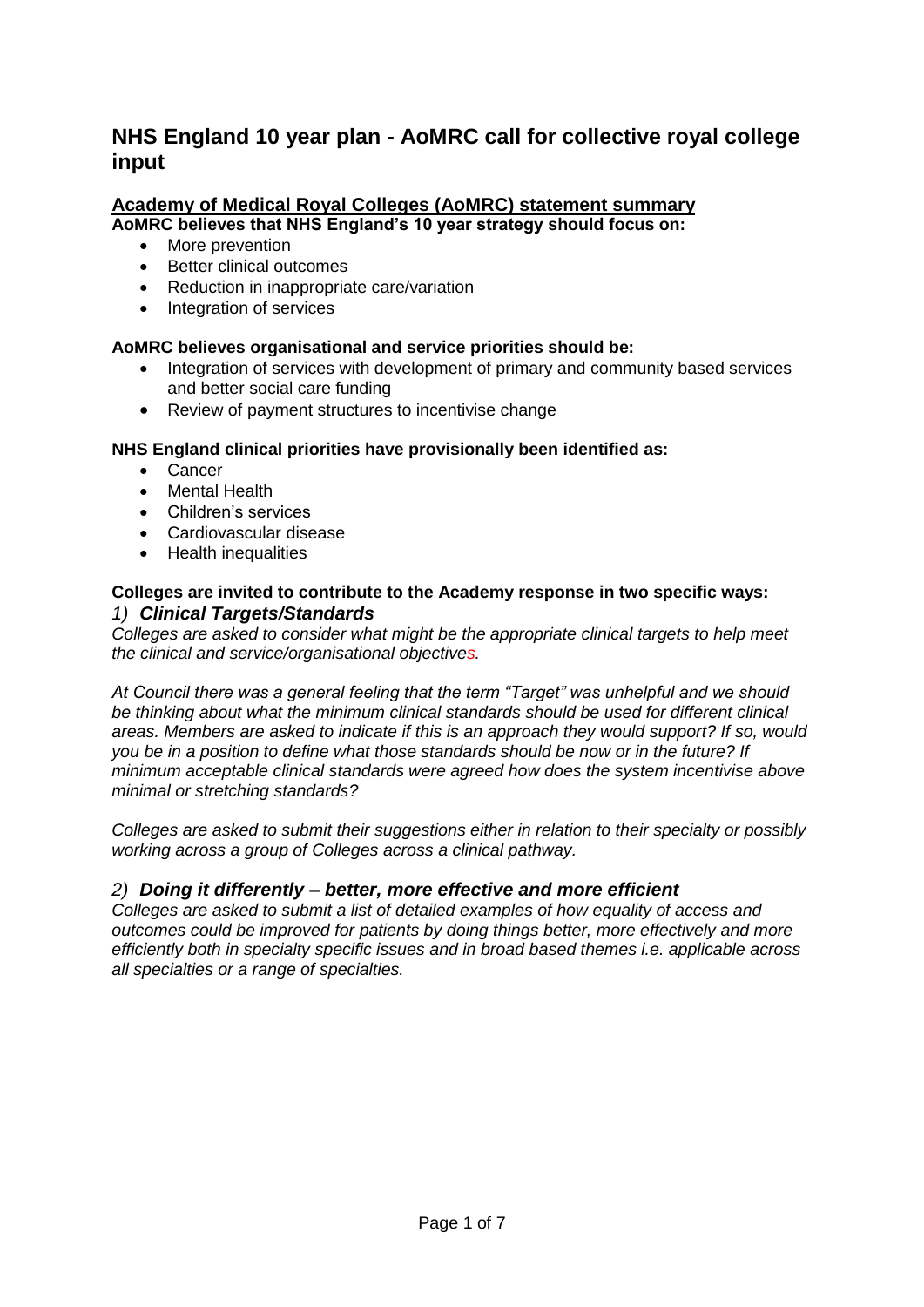# **Royal College of Radiologists' response**

Before following the AoMRC input brief for the 10 year plan, the RCR would like to underline the importance of adequate staffing levels across the NHS.

# **Workforce first**

NHS staff is fundamental to the delivery of Health and Social care. When there are not enough fully trained consultants, nurses, or allied health professionals, the NHS will be rife with inefficiencies and poorer outcomes for patients. For any strategy to be achievable, sustainable, and effective, there must be an immediate focus on ensuring that the work force is in place.

With cancer being a named priority for the Long Term Plan, innovative and desirable initiatives for early diagnosis and more effective treatment will be difficult to implement unless the supporting workforce is in place. Measures to ensure that there are appropriate numbers of clinical radiologists and clinical oncologists must be implemented as a matter of urgency.

Application, analysis and interpretation of medical imaging are integral components of most clinical pathways. The vast majority of hospital episodes will include patient imaging of some kind. Sophisticated scanning technologies play an ever increasing part in patient management, especially in cancer care. Radiologists justify and interpret these examinations, evaluate current imaging, compare with any previous episodes, decipher the clinical presentation, and review relevant biochemical indicators before making a probability based assessment guided by experience. Reporting is rarely binary and requires medical knowledge and a balancing of clinical probabilities to offer conclusions that are valuable to a treating doctor. The current pressures and future improvements in NHS cancer, stroke and emergency care pathways make a clear case for an increase in the number of radiologists required to support diagnostic imaging.

However, over the last few years, the demand for imaging far outweighs the supply of clinical radiologists. Many more radiologists are expected to retire soon, and there are not enough doctors in training to cover the shortfall, currently estimated in the region of 1,000 WTEs [\(Clinical Radiology Workforce Census 2017\)](https://www.rcr.ac.uk/system/files/publication/field_publication_files/bfcr185_cr_census_2017.pdf), the radiology workforce is at crisis point.

Unfortunately, there is a similar situation within the clinical oncology workforce. The prevalence of cancer is increasing, with 1 in 2 people in the UK being diagnosed in their lifetime. The care of these patients is becoming more complex due to new technology developments and increasing comorbidities of patients with cancer as we help them live longer. The oncology workforce as a whole needs urgent recruitment and training to cope with this global change in cancer care. The [Clinical Oncology Workforce Census 2017](https://www.rcr.ac.uk/system/files/publication/field_publication_files/bfco181_co_census_2017.pdf) has shown that, if we continue as we are, there will be a 250 WTE consultant shortfall by 2022.

The focus on earlier cancer diagnosis will only exacerbate demand and increase waiting time pressures. Both the clinical radiology and clinical oncology services have insufficient capacity to meet current demand, so funding training places is paramount.

Before any other strategic commitment, NHS England must collaborate with Health Education England, NHS Employers and the Department of Health to address workforce issues across the NHS, giving support for additional funded training numbers and the retention of staff the appropriate credence. Everything else is academic.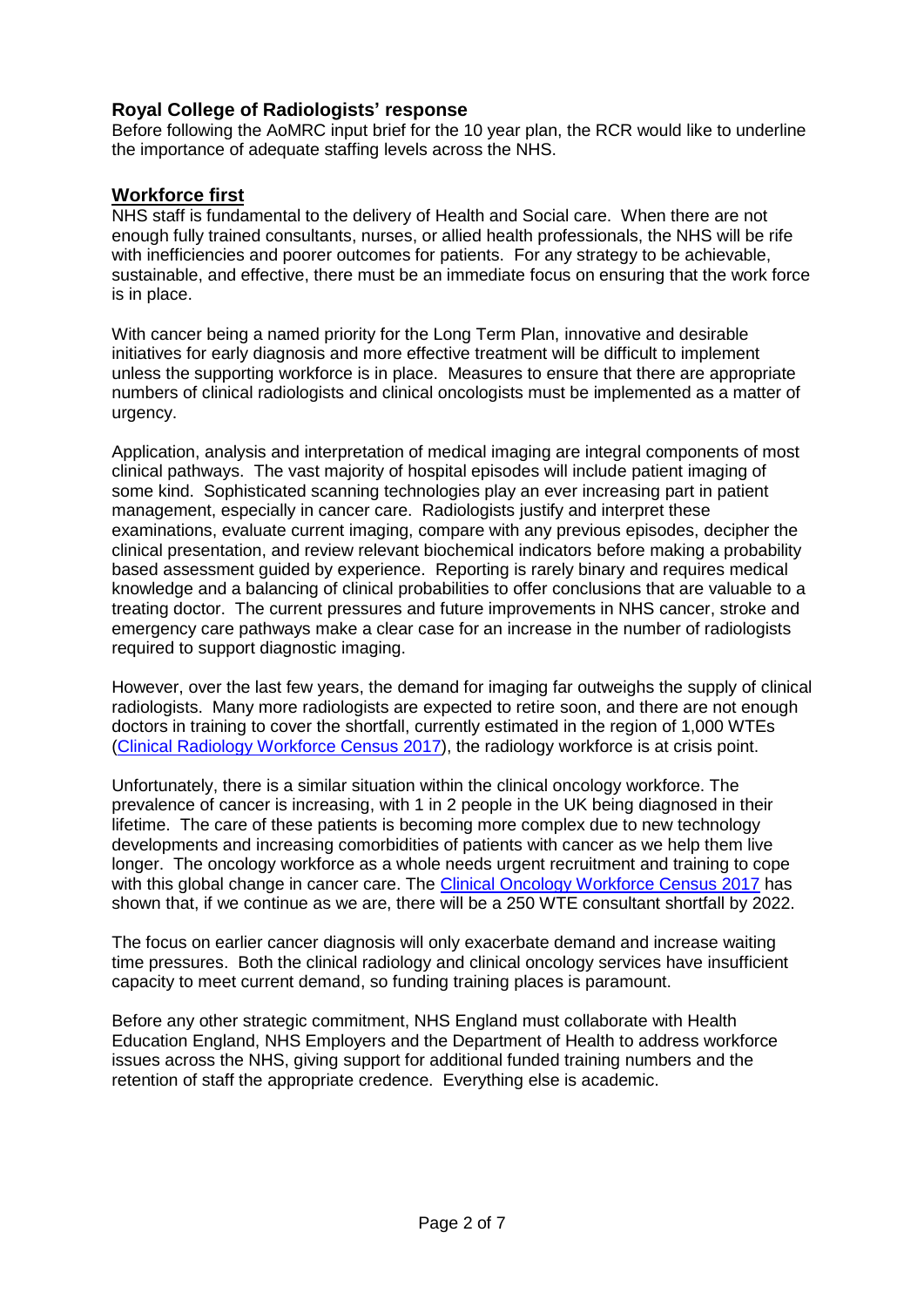#### **With these underpinning workforce issues in mind, our response to the Academy brief is below.**

Firstly, the RCR are happy with the term "minimum clinical standards' over "targets". Although it is effectively only semantics, it should naturally promote a less pressured mind set.

From imaging, to cancer care, to interventional radiology (IR) services, to delivering cutting edge radiotherapy techniques for paediatrics, RCR specialties straddle all of NHS England's stated priorities in some way. As a result, there are myriad possible areas involving RCR specialties where minimum clinical standards could be applied for maximum patient benefit. Recommended areas include: rapid access to imaging tests with a clinical opinion (radiology reporting) and appropriate onward referral; access to urgent IR services and all nonsurgical cancer therapies including radiotherapy; mechanical thrombectomy for stroke; providing radioisotope studies for early diagnosis of dementia/exclusion of Alzheimer's; whole body MR; and cardiac CT services.

For general standards of excellence, the [Imaging Services Accreditation Scheme](https://www.rcr.ac.uk/clinical-radiology/service-delivery/imaging-services-accreditation-scheme-isas) (ISAS) is a patient-focused assessment and accreditation programme designed to help diagnostic imaging services ensure their patients receive high quality services that are consistent, and are delivered by competent staff working in safe environments. ISAS could be used as a "from the box" quality management system for all imaging departments in England. In addition, the NHS Improvement National Imaging Optimization Delivery Board, with RCR input, is working on minimum reporting turnaround standards for numerous imaging pathways.

### **Using AoMRC's four stated areas of focus, the RCR suggest the following be prioritised in the NHSE 10 Year Plan:**

### **Prevention/early diagnosis**

The RCR recommend focussing on stratified cancer screening programmes that are population based with equity of access across the country. Screening programmes have well established targets and Key Performance Indicators (KPIs) with Quality Assurance programmes to ensure delivery.

The clinical areas and emerging techniques recommended for prioritisation are:

- Demographic screening for lung cancer AI to identify high risk populations and to identify which nodules require follow up, biopsy or ablation using interventional oncology (IO) techniques, (see page 4)
- Breast screening using genomics to support stratification of high, moderate and population risk screening. AI support for screen reading. Image guided biopsies & vacuum excision reduce the requirement for open surgical biopsy/treatment for indeterminate lesions
- Bowel cancer screening AI support for radiologists reading CT Colonography and genomics incorporated to stratify risk and chance of recurrence. NHS England need to continue enabling the smooth transition to the new faecal immunochemical test (FIT), effectively replacing the guaiac faecal occult blood test (gFOBt). NHS England should drive pick up rates of this screening test for this to be effective
- Rolling out mpMRI for prostate cancer screening with same day biopsy, discharge or follow up. This could allow patients to be rapidly reassured and discharged or receive targeted biopsy, decreasing the morbidity of the test and increasing the accuracy.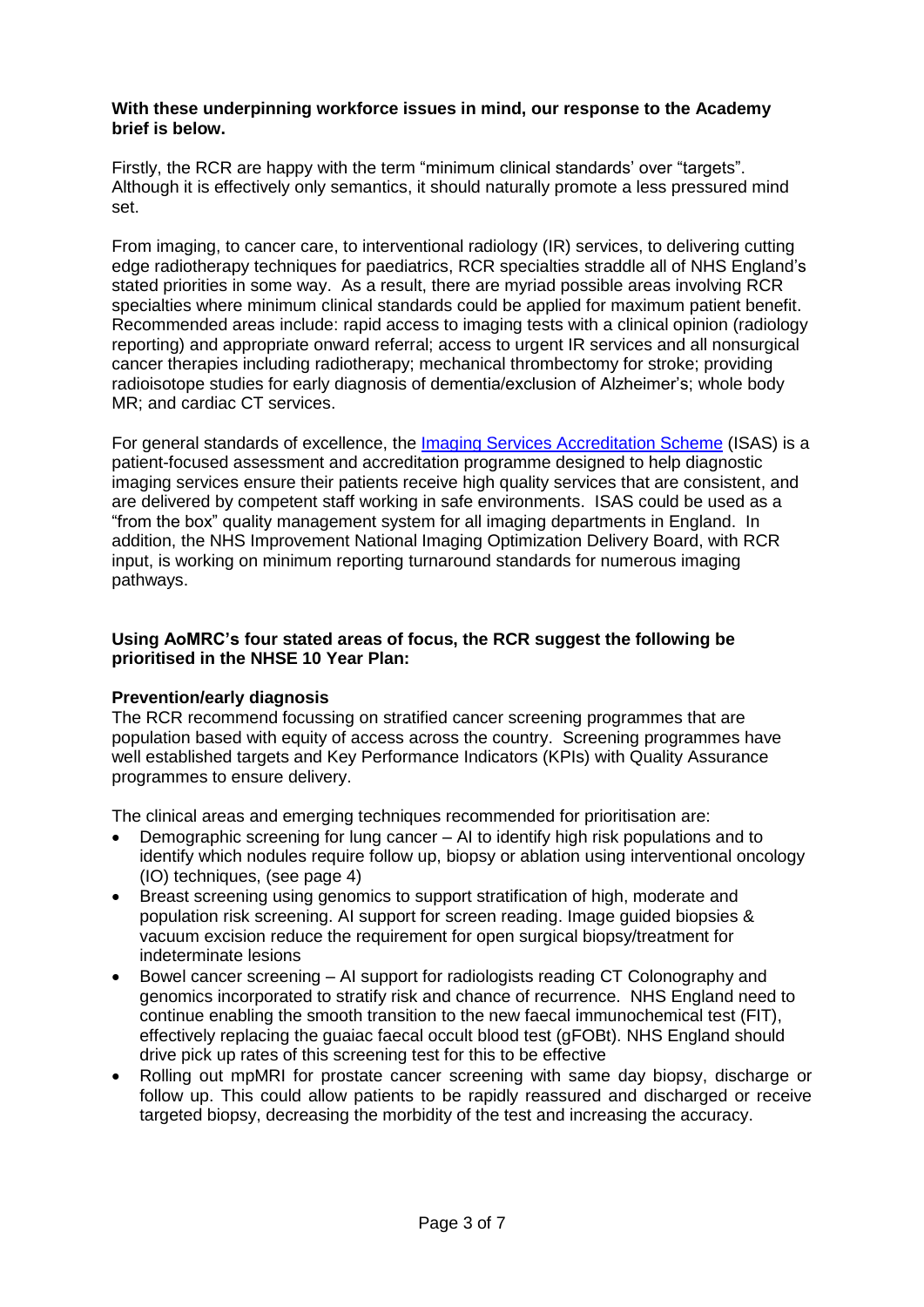# **Better Clinical Outcomes**

A huge step towards improved patient outcomes would be investment in more rapid access diagnostic services. A model similar to the [clinic being run at Guys and St Thomas hospital](http://www.guysandstthomas.nhs.uk/our-services/rapid-access-diagnostic-clinic/overview.aspx) could be replicated across England, particularly in areas of greatest unmet need. Reducing delays, this service allows direct referral to imaging with appropriate onward referral pathways or return to primary care. Rapid access to appropriate imaging and verified reports to support emergency and urgent care can more easily facilitate appropriate treatment/discharge, reducing in-patient burdens, improving patient experience and outcomes.

To support and streamline diagnostic pathways, we recommend roll out of [i-refer](https://www.irefer.org.uk/) subscriptions to facilitate appropriate referrals for appropriate tests. The package includes guidance on the use of best practice in evidence-based imaging – for example, whole body MRI for myeloma, fluorodeoxyglucose (FDG)-positron emission tomography (PET) CT scans, and amyloid tracers.

Ready access to image-guided interventions could have a major impact on clinical outcomes. Interventional radiology (IR) uses imaging to guide the clinician in specific surgical procedures safely. Minimally invasive, often life-saving with shorter recovery times, procedures already benefiting from IR techniques include: mechanical thrombectomy for acute stroke; acute haemorrhage; and certain oncology procedures. Indeed, facilitation of image guided biopsy vs open biopsy for the vast majority of patients, including paediatric cases, has the potential to improve recovery time (saving bed space) and increase costsavings across the NHS.

Additionally, interventional oncology (IO) is a subspecialty of interventional radiology harnessed for diagnosis and treatment of cancer. Using targeted, minimally invasive procedures performed under image guidance, it employs X-ray, ultrasound, CT or MRI to help guide miniaturized instruments (e.g. biopsy needles, ablation electrodes, intravascular catheters) to allow precise treatment of solid tumours.

The number of interventional radiologists available to treat cancer patients and other acute conditions is currently inadequate to deliver a timely, lifesaving and cost effective service. Increasing the numbers of these should be a priority. Additionally, as cancer is to be a pillar of the 10 year plan, we would urge that RCRs radiotherapy guidelines are implemented. As an example, the [Radiotherapy target volume definition and peer review –](http://www.rcr.ac.uk/publication/radiotherapy-target-volume-definition-and-peer-review) RCR guidance will be an essential tool for achieving better clinical outcomes as radiotherapy services expand.

### **Reduction in inappropriate care/variation**

We recommend that there are appropriate staffing and equipment levels across all geographies to provide rapid access to imaging, rapid report/intervention turnaround, and radiotherapy services. To support this, we need fully funded networks that provide support for specialty areas such as paediatrics, cardiac, radionuclide radiology, IR and interventional neuroradiology, as well as for radiology out of hours cover and reporting backlogs. We would urge that NHS England continue involving the RCR as a stakeholder in radiotherapy service provision, working toward equity of access to advanced radiotherapy techniques across the UK and underpinned by fully networked IT solutions.

The [Getting It Right First Time](http://gettingitrightfirsttime.co.uk/) programme, delivered in partnership with NHS Improvement, is dedicated to identifying, and striving to eradicate, unwarranted variation in care. The methodology is clinician led and based on replication of best practice. The Radiology workstream is in progress and resultant suggested improvements should be supported into practice.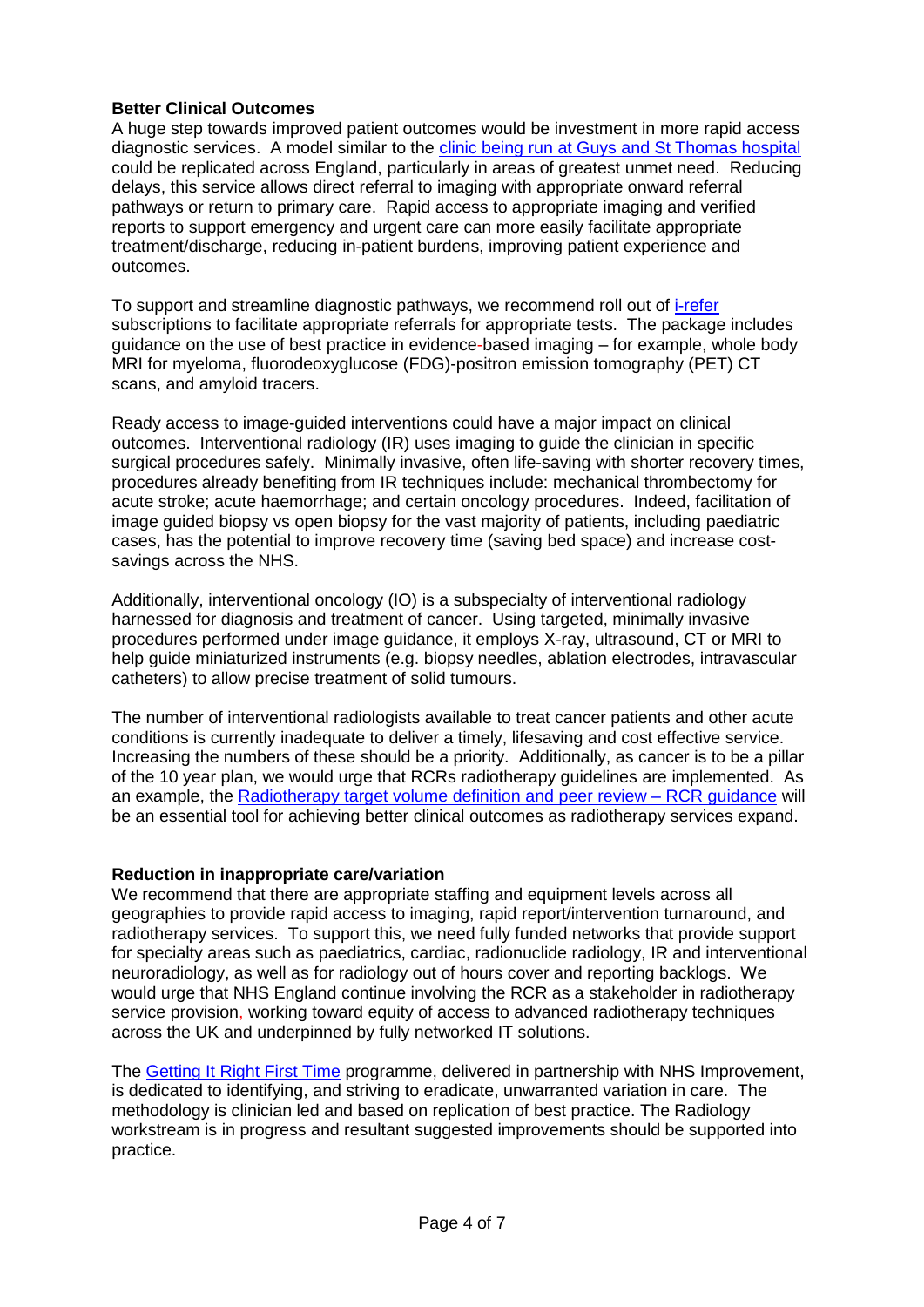The work streams include many surgical, medical and clinical service specialities, with a series of cross-cutting streams that include litigation and coding practices for Payment by Results (PbR). We urge the continuation of this programme, collaboration between workstreams where appropriate (e.g. vascular surgery and interventional radiology) and that NHS England incorporate the recommendations into the 10 year plan.

### **Integration of services**

A person's care can often be provided by several different health and social care professionals, across more than one provider. As a result, people can experience services that are fragmented, and sometimes problematic to access. Underpinning all integration needs to be full IT connectivity across primary, community and secondary care. This will foster the flow of patient data for continuity of care and encourage synergy and better communication among different providers. Radiology networks should be nurtured as a priority, as they will reduce variation in the delivery of imaging reporting, support delivery of expert second opinions and better enable early diagnosis.

For cancer services, we recommend fully-funded and networked Cancer Alliances, which are fully integrated with all other health care providers. The current situation where STPs, Cancer Alliances and Vanguards are not coterminous in terms of population or commissioning encourages a piecemeal approach to complex services covering many financial boundaries. The likelihood of complex cancer services falling through the commissioning "cracks" is facilitated by this approach. Full integration between commissioning groups over large populations should be an essential requirement for those shaping delivery of complex services. We fully support the adoption of the skills mix principles set out in the Cancer Research UK document [Full Team Ahead](https://www.cancerresearchuk.org/sites/default/files/full_team_ahead-full_report.pdf) recognising that achieving this is reliant on a sustainable workforce pipeline in all specialties.

The radiotherapy network structure as envisioned in the NHS England service reorganisation could support integration of service delivery, reducing waste and releasing efficiencies, if the IT infrastructure were fully in place. These networks would provide a platform for rapid, supported and safe roll out of new radiotherapy technologies. Ensuring equity of access to advanced radiotherapy technology would improve patient outcomes. The most rapid adoption of new techniques comes within a supportive trials infrastructure. Supporting a national radiotherapy trials infrastructure will not only widen trial participation but it will facilitate adoption of new techniques, improving outcomes and reducing burdensome late radiation side effects.

Effective integration of oncology services with rapid access to those with symptoms can reduce number and duration of emergency admissions in patients undergoing active anticancer treatment. There, ambulatory services need to be supported by commissioning structures and tariff reimbursement.

Closer integration of palliative anticancer therapies and community palliative care will improve patient experience, facilitate more patients dying in their preferred place of care and, possibly, reduce demand for poorly performing end stage active anticancer interventions. Early exposure to palliative care improves quality of life and can prolong it as much as some active anticancer interventions. Supporting those living with cancer not in an oncology treatment setting, for example by referring patients to a "symptom management" clinic, can reduce demand for poorly performing, costly end of life interventions.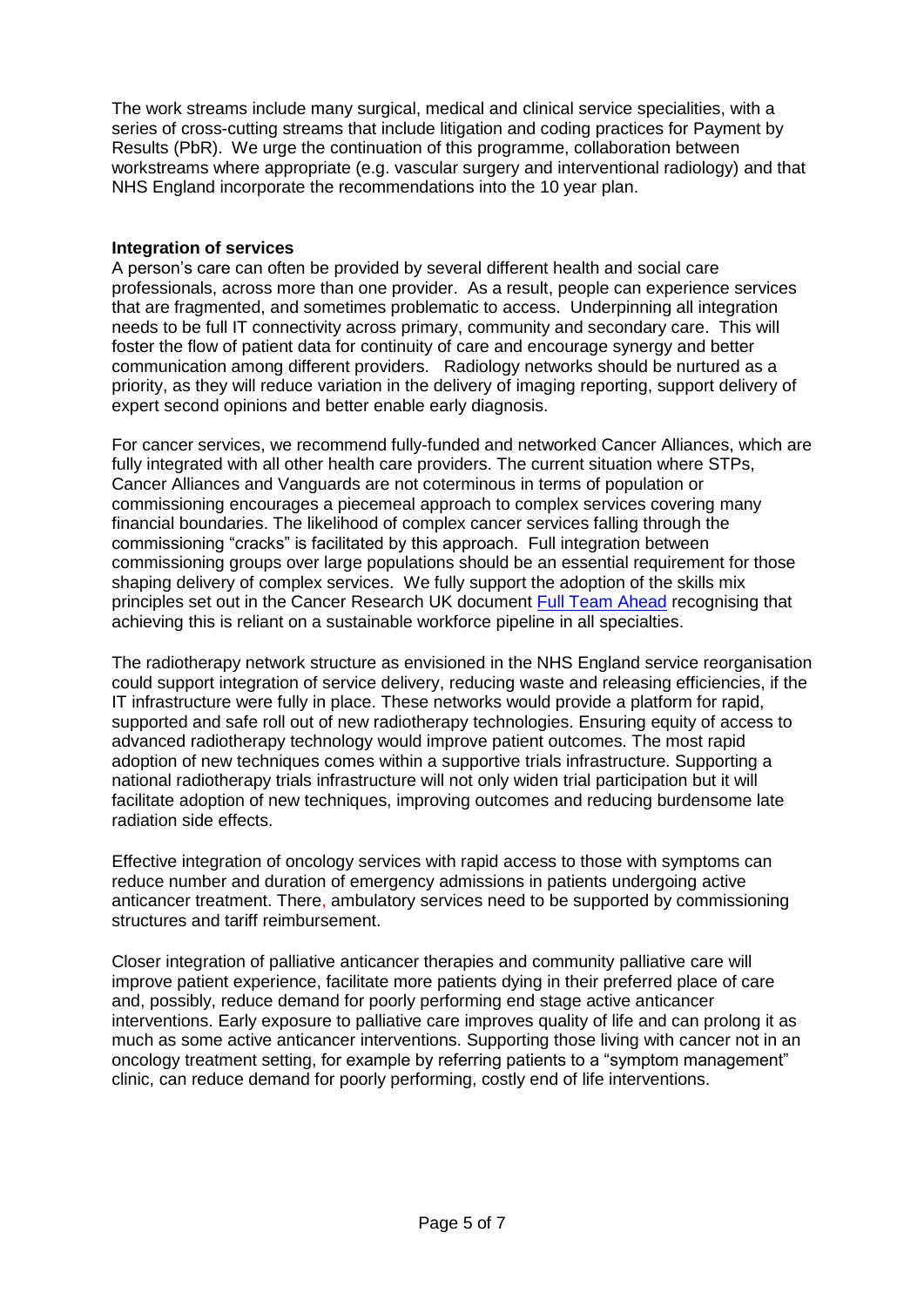# **Doing it differently – better, more effective and more efficient**

Investing in imaging, extra clinical and interventional radiology training places, image guided biopsy and image guided intervention has the potential to:

- Support rapid diagnosis
- Prevent hospital admissions through supporting diagnosis
- Reduce hospital stays
- Improve patient outcomes
- Prevent unnecessary treatment
- Enable image guided intervention vs surgery at lower cost and reduced length of stay
- Triage patients to appropriate pathways
- Referral to imaging as 1st line reduces time to diagnosis
- Additional screening programmes have potential to downstage cancers that then may be treated via interventional oncology/clinical oncology
- Appropriately staffed interventional neuroradiology provision can treat thrombotic stroke with mechanical thrombectomy with potential for full recovery vs lifetime costs of rehabilitation and support
- Appropriately staffed diagnostic radiology departments will reduce the inexorable increase in spending on locums and outsourcing and support systemic efficiencies and individual clinical efficacy.

# **To be better, more effective and more efficient, the RCR further recommend:**

- Investment in **IT infrastructure** to support development of regional radiology networks, provision of radiotherapy, multidisciplinary team meetings (MDTMs) and joined up working
- Urgent investment in enough PACS terminals to accommodate getting the work done
- Commissioning systems that allow for easy implementation of artificial intelligence and machine learning to augment cutting edge radiotherapy techniques and radiology reporting capabilities (e.g. recognising "normal" plain radiographs and thereby prioritising the wordlists to put suspected "normals" at the end; for optimising image acquisition to reduce scanning times and dose; for contouring in radiotherapy; for booking follow up appointments especially after screening)
- In partnership with NHS Digital and Public Health England, NHS England should focus on methods for obtaining the crucial data, circumventing obstacles to patient consent and GDPR issues
- NHS England's 2018 Annual Plan mentioned plans to re-structure cancer waiting times. We would assert that the blanket 62 day timeframe is sometimes not appropriate. Referral to diagnosis over referral to treatment is applicable for certain cancer types and should be standardised (and this should be determined through consultation with appropriate clinicians)
- The aforementioned iRefer and Clinical Decision Support System from RCR should be funded for every hospital and GP practice to enable appropriate referral and thereby foster efficiency and reduce waste in imaging services, (the backbone of the NHS)
- A review of the PbR system is also urgently needed to allow for the most appropriate treatment to be given to a patient determined solely on medical circumstance, and not by which treatment attracts a higher tariff for the trust. A review of the tariff system will also encourage integration among departments as competition for funding will be removed. As a broad way forward, we would encourage a capitated, whole population budget, with an improvement payment scheme that includes a gain/loss share arrangement
- More established adequately staffed networks to get patients who need urgent IR services to the appropriate centre: this will ensure potentially life saving treatments for all patients with post partum haemorrhage, or other acute/traumatic haemorrhage, mechanical thrombectomy, and better outcomes for cancer patients across the discipline.